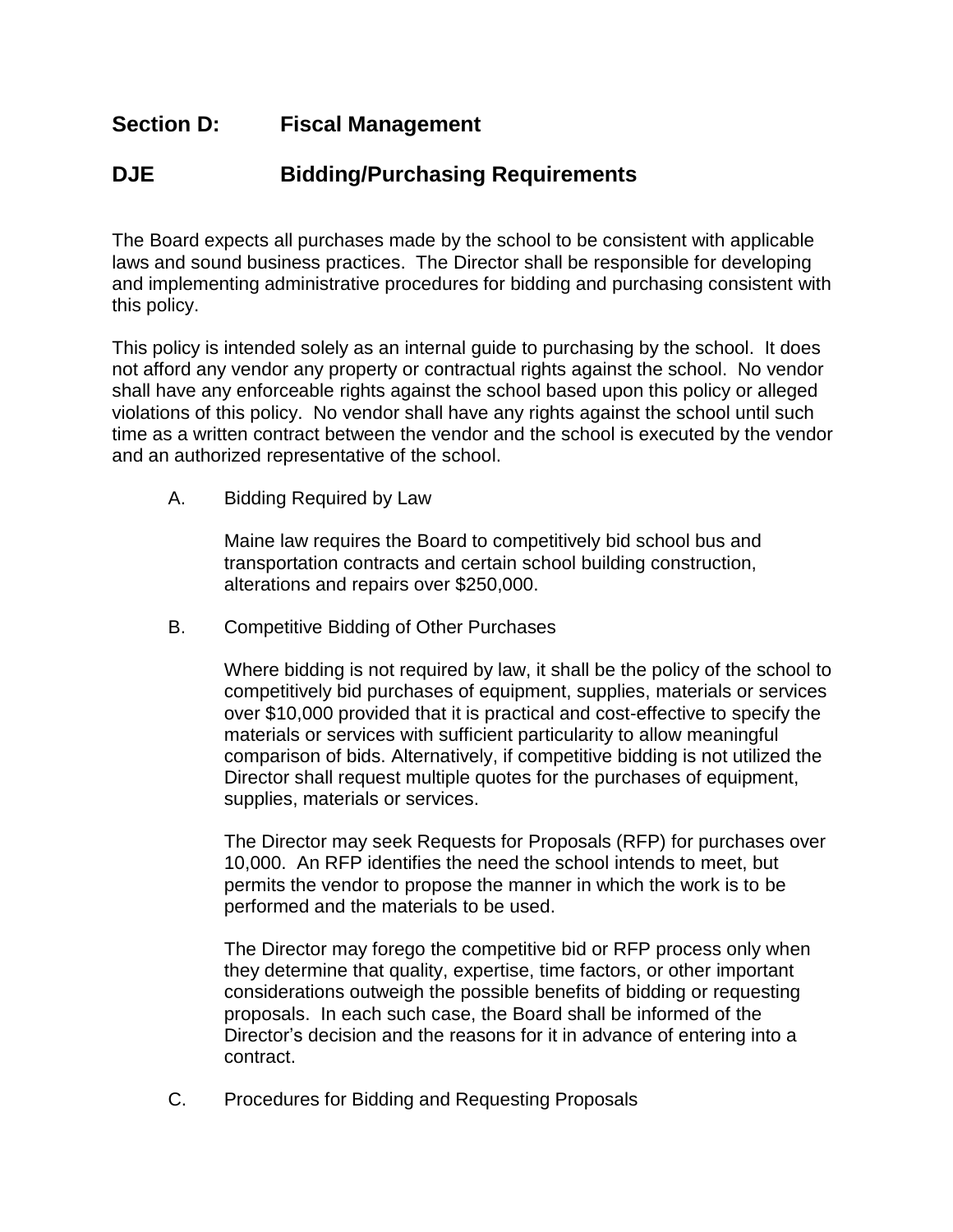The method of notification that the school uses to solicit bids and proposals shall be reasonably designed to attract qualified vendors. Depending upon the circumstances, such notification may include public advertising; mailing of notices to potential vendors; and/or telephone calls to potential vendors (in the case of RFPs).

## **Bid Procedures**

- A. The notification shall specify the deadline for submitting bids and the time and place of bid opening. Bid alternates shall be permitted at the discretion of the Director. The notice shall reserve the right of the school to reject any or all bids, and to waive technical or immaterial nonconformities in bids if in the best interest of the school, and to exercise judgment in evaluating bids.
- B. **Written bids.** Bids shall be in writing, sealed with outside envelope or wrapper plainly marked "Bid, not to be opened until (insert appropriate date)," and mailed or filed with the Director of the school.
- C. **Time of opening.** A Board member or employee of the school may not open a bid until the appointed time.
- D. **Public opening.** At the time and place stated in the public notice, and open to the public, all bids shall be opened by the Director or, in the Director's absence or disability, by any Board member designated for the purpose by the Chair of the Board.
- E. **Reading.** If any citizens who are not Board members or employees of the school or any representatives of the press are present, bids shall, at that time, either be made available for examination by them or shall be read aloud in a manner to be heard plainly by those in attendance.
- F. In general, the Board will award contracts to the lowest bidder that the Director and Board deem can satisfactorily fulfill the contract.

## **RFP Procedures**

- A. Proposals should be submitted in the manner specified in the RFP, which shall be appropriate for the goods or services being purchased. If requests for RFPs are made by telephone, at least three vendors shall be contacted.
- B. Proposals are to be evaluated based on criteria appropriate for the project in question, and the contract will be awarded to the vendor whom the